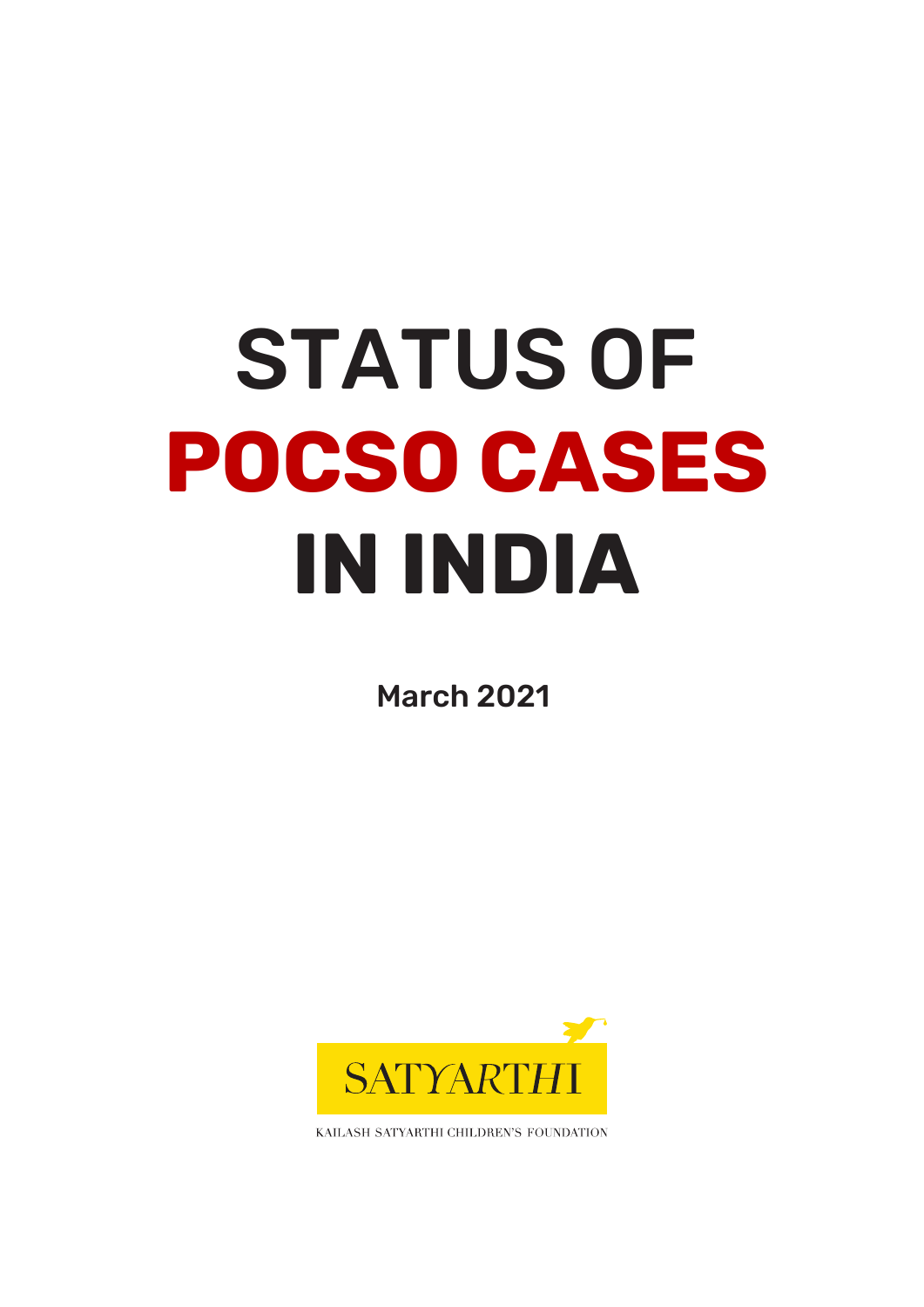# **Introduction**

A journey from 'No' law to a 'Special law' highlights the grave need to bring a special system in place especially to address the increasing rise in the number of sexual crimes against children. Almost a decade has passed since the Protection of Children from Sexual Offences Act, 2012 (POCSO) was introduced. However, we are still struggling to ensure its proper and effective implementation to impart justice to victims of child sexual abuse.

This paper is an attempt to highlight the status of disposal of cases registered under POCSO.

# **Methodology**

For this paper, total cases of POCSO, Section 4 & 6, Section 8 & 10, and indicators from police and court disposal have been analysed. Data pertaining to POCSO has been extracted from National Crime Records Bureau, Crime in India report 2017-2019. However, data pertaining to the conviction rate of POCSO cases by States for the year 2018 have been taken from Lok Sabha Un-Starred Question No.2627. Besides these, documents published by the Ministry of Law and Justice have been referred to for the number of pending cases.

## **1. Crime Statistics**

Despite the existence of a strong legal framework, there has been a substantial increase in the number of crimes against children, according to the NCRB Report on Crimes against Children. As on 2019, this number stands close to a total of 1.5 lakh cases. There has been an year-on year rise of 10% in 2018 and 5% in 2019 in the number of overall crimes against children. The number increased from 1,29,032 cases in 2017 to 1,41,764 in 2018 which further increased to 1,48,185 in 2019.

It is imperative to note that the increase in cases registered under POCSO Act has been much sharper than the overall crimes against children. POCSO cases increased 22% in 2018 and 19% in 2019. Cases registered under POCSO constituted 32% of the total crimes committed against children in 2019, with this number increasing to 47,335 cases in 2019. Uttar Pradesh and Maharashtra registered the highest number of cases under POCSO with 7,594 and 6,558 cases, respectively.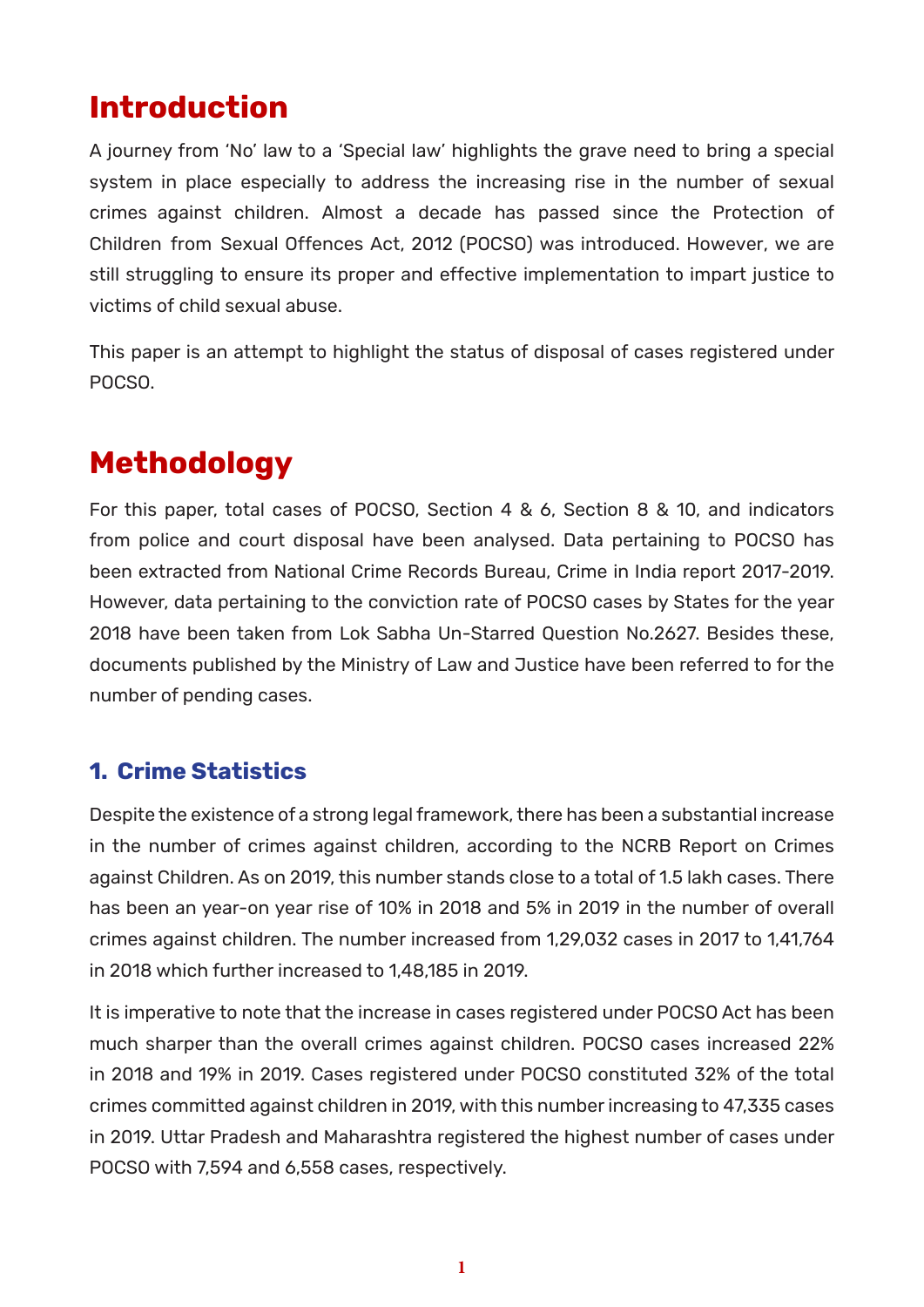

#### Figure 1: Cases of POCSO to total cases of crime against children, 2017-2019

#### *Victims* of POCSO

There has been a difference between the number of victims under POCSO and the total number of cases registered as per the NCRB report. The number of victims of POCSO in 2019 increased by 18% over 2018. i.e. from 40,810 victims in 2018 to 48,043 in 2019. The higher number of victims than the total cases registered shows that in some cases an FIR entails more than one victim.

Out of the total cases registered under POCSO, 55% of cases were registered under Child Rape (Sec 4 & 6 of POCSO Act/ Section 376 of IPC) in 2019, among these cases 99% of the victims were females. These percentages have remained constant since 2017.

However, there has also been a rise in the number of male child victims of penetrative sexual assault. In 2018, the number of male victims increased by 25% (from 183 male child victims in2017 to 229 in 2018). This further increased by 17% in 2019. i.e. (from 229 male child victims in 2018 to 268 in 2019).

The study carried out by KSCF on Awareness and Perceptions about Child Sexual Abuse among Young Adults in India shows that 25% of males experienced sexual abuse during their childhood. Accordingly, approximately 5.8 Cr male children every year are sexually abused. Despite this, the number of cases registered is negligible, reflecting a huge disparity. The main reasons behind the non-reporting of sexual crimes committed against male children were shame and fear resulting from social stigma.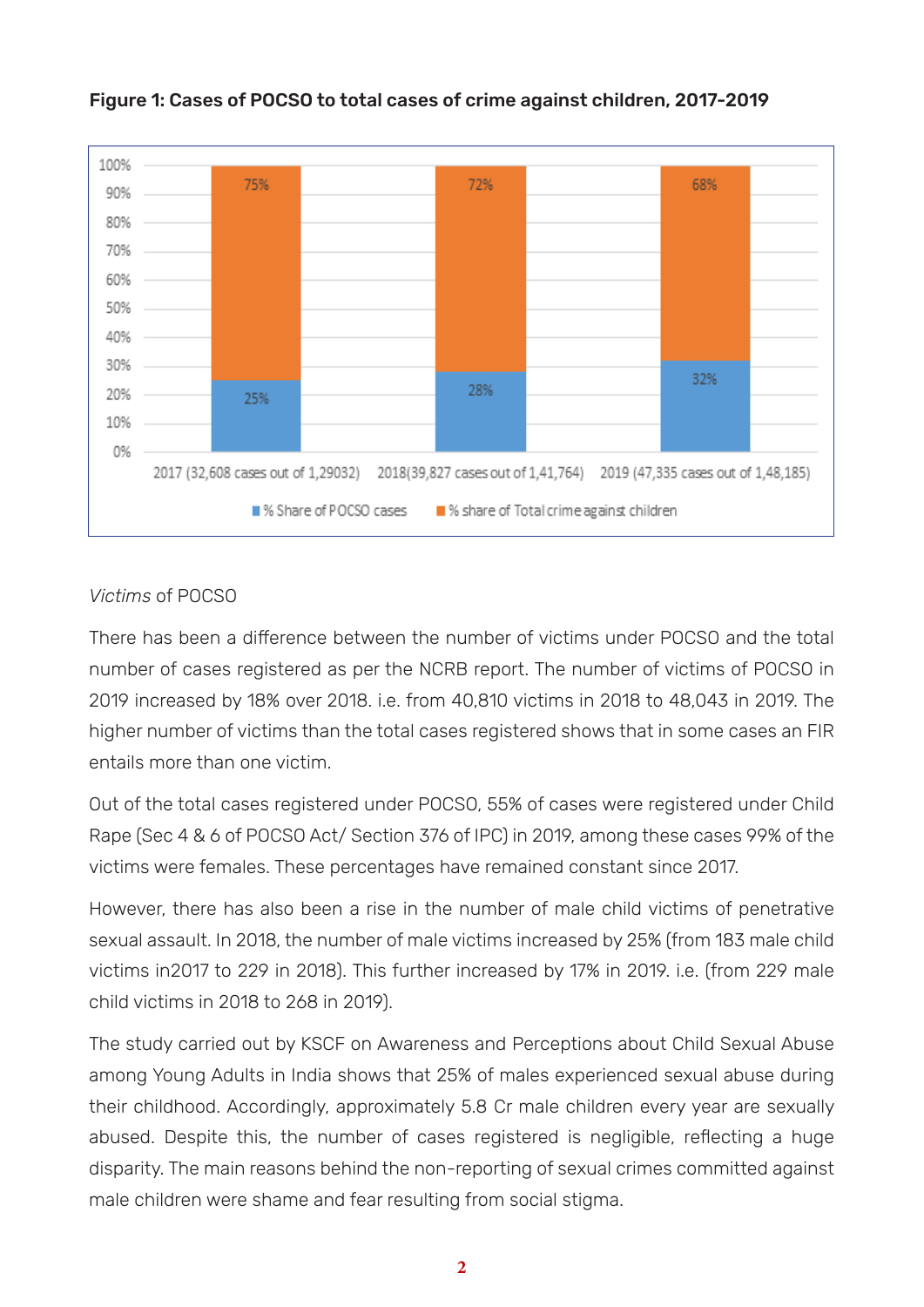## 2. Disposal of Cases

#### 2.1 Disposal by Police

Timely investigation and filing of chargesheet in the court within the stipulated time by the police plays an important role in delivering justice. However, the last three years' data shows that in a given year the number of cases where the investigation was completed by the police is less than the number of cases registered during the year. This has led to the mounting of pending cases year on year.

In 2019, the total number of cases registered was 47,335 and 17,764 cases were carried forward for investigation from the previous year, 85 cases were also reopened for investigation. Thus the total number of cases of which the investigation was to be carried out in 2019 was 65,184.

In 2018 the total cases to be investigated were 54,924 which was a 22% increase over 2017. (from 44,924 cases for investigation in 2017 to 54,924 in 2018). Whereas in 2019 this number increased further by 19% (from 54,924 cases for investigation in 2018 to 65,184 in 2019).

This rise in the number of cases to be investigated in a year is primarily due to the rise in the number of cases carried forward for investigation from the previous year. In 2017, the number of cases carried forward for investigation from the previous year was 12,312 which increased to 15,074 in 2018 and further to 17,764 in 2019.

Thus, since 2017 the pending cases for investigation have increased by 44% in 2019 with an average annual increase of 15%. At this rate instead of reducing the number of pending cases will be doubled in seven years.

The cases disposed off by the police constitute 70% of the total cases listed for investigation in 2019, highlighting the fact that 30% of cases were still pending for investigation. This backlog of cases every year is increasing the number of cases for investigation in the following year. If this continues, the pendency will continue to mount leading to a denial of justice to children.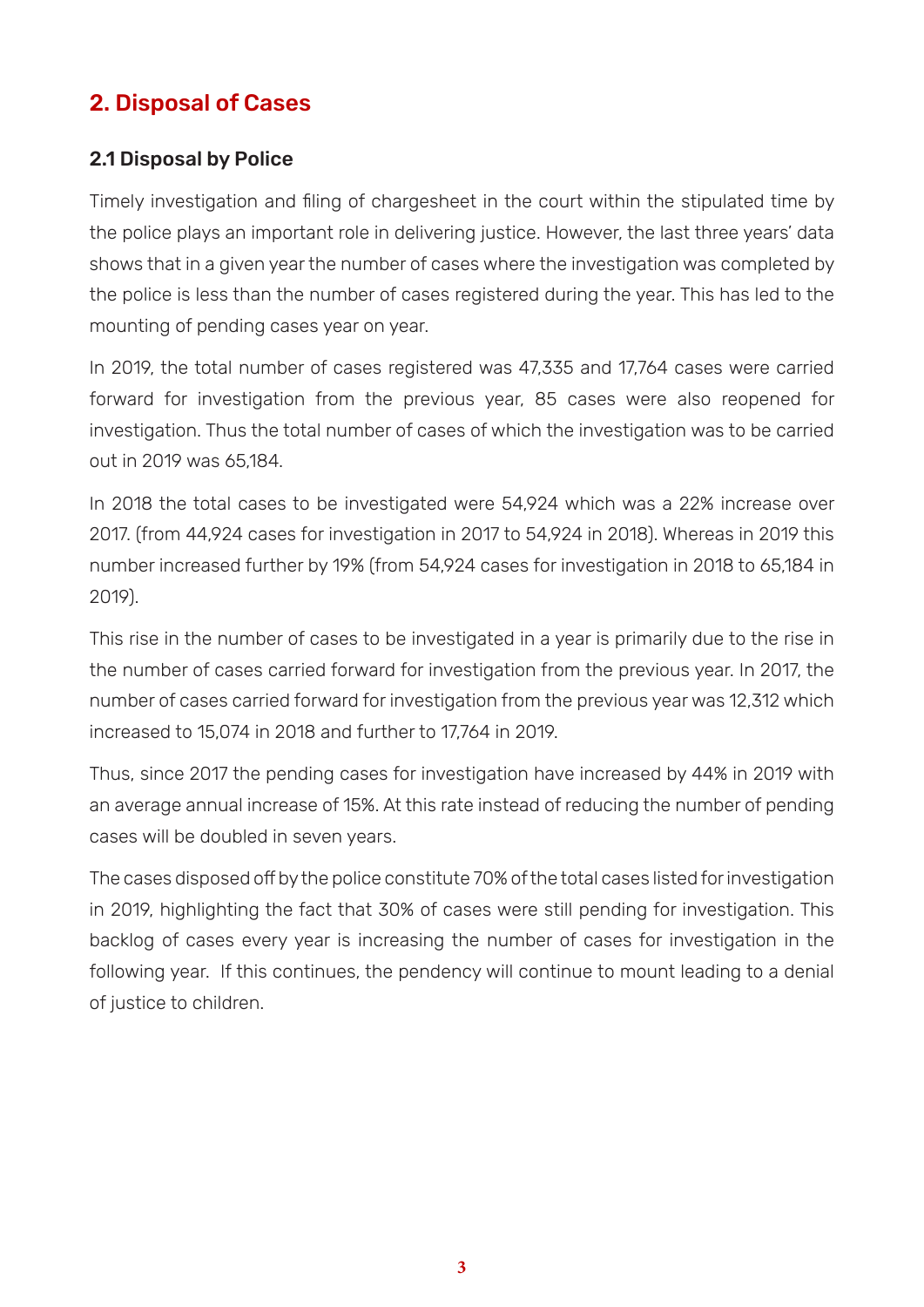#### Table 1: Cases Pending Investigation

|                                                                  | <b>Protection of Children</b><br>from Sexual Offences<br>Act. |        |        | Section 4 & 6 of POCSO<br><b>Act or POCSO Act</b><br>(Section 4 & 6) r/w<br><b>Section 376 IPC</b> |        |        | Section 8 & 10 of<br><b>POCSO Act or POCSO</b><br>Act (Section 8 & 10)<br>r/w Section 354 IPC |        |        |
|------------------------------------------------------------------|---------------------------------------------------------------|--------|--------|----------------------------------------------------------------------------------------------------|--------|--------|-----------------------------------------------------------------------------------------------|--------|--------|
|                                                                  | 2017                                                          | 2018   | 2019   | 2017                                                                                               | 2018   | 2019   | 2017                                                                                          | 2018   | 2019   |
| Cases carried forward<br>from Previous Year for<br>investigation | 12.312                                                        | 15.074 | 17.764 | 6,583                                                                                              | 7.805  | 9.032  | 4.315                                                                                         | 5.553  | 6,737  |
| Cases registered during the<br>year                              | 32,608                                                        | 39.827 | 47.335 | 17.557                                                                                             | 21.605 | 26.192 | 12.016                                                                                        | 14.320 | 16,399 |
| <b>Total Cases for</b><br>Investigation during the<br>year*      | 44.924                                                        | 54,924 | 65.184 | 24.144                                                                                             | 29.412 | 35.297 | 16.331                                                                                        | 19.893 | 23,148 |
| Cases where the<br>investigation was completed                   | 29.817                                                        | 37.718 | 45.760 | 16.334                                                                                             | 20.602 | 25,305 | 10.762                                                                                        | 13.423 | 16.265 |
| Cases pending investigation<br>at the end of the year            | 15.078                                                        | 17.180 | 19.392 | 7.798                                                                                              | 8.797  | 9.980  | 5.557                                                                                         | 6.460  | 6.867  |
| <b>Cases Chargesheeted</b>                                       | 28,063                                                        | 35.568 | 42.681 | 15,594                                                                                             | 19.715 | 24,119 | 11.393                                                                                        | 9.995  | 12,619 |
| Chargesheeting rate                                              | 94.1                                                          | 94.3   | 93.3   | 95.5                                                                                               | 95.7   | 95.3   | 92.9                                                                                          | 94.0   | 92.1   |

\*Including Cases Reported during the year and Cases Reopened for Investigation

In 2019, the crime against women increased by 7% over 2018. However, POCSO cases (Girl child victims only) in 2019 increased by 19% in 2019 over 2018 and constituted 11% of the total crime against women in 2019.

#### *Cases Charge sheeted*

Filling of charge sheet plays an important role as it is the first step towards a fair trial and justice for victims.

In 2019, out of the cases disposed off, the police filed chargesheet for 93% of the cases. The rate of filing charge sheets has remained constant at between 93% - 94% since 2017. The pendency of cases will not reduce until the rate of at which chargesheets are filed exceeds the total number of cases registered in a given year. Faster completion of the investigation by the police officials will lead to faster filling of charge sheets.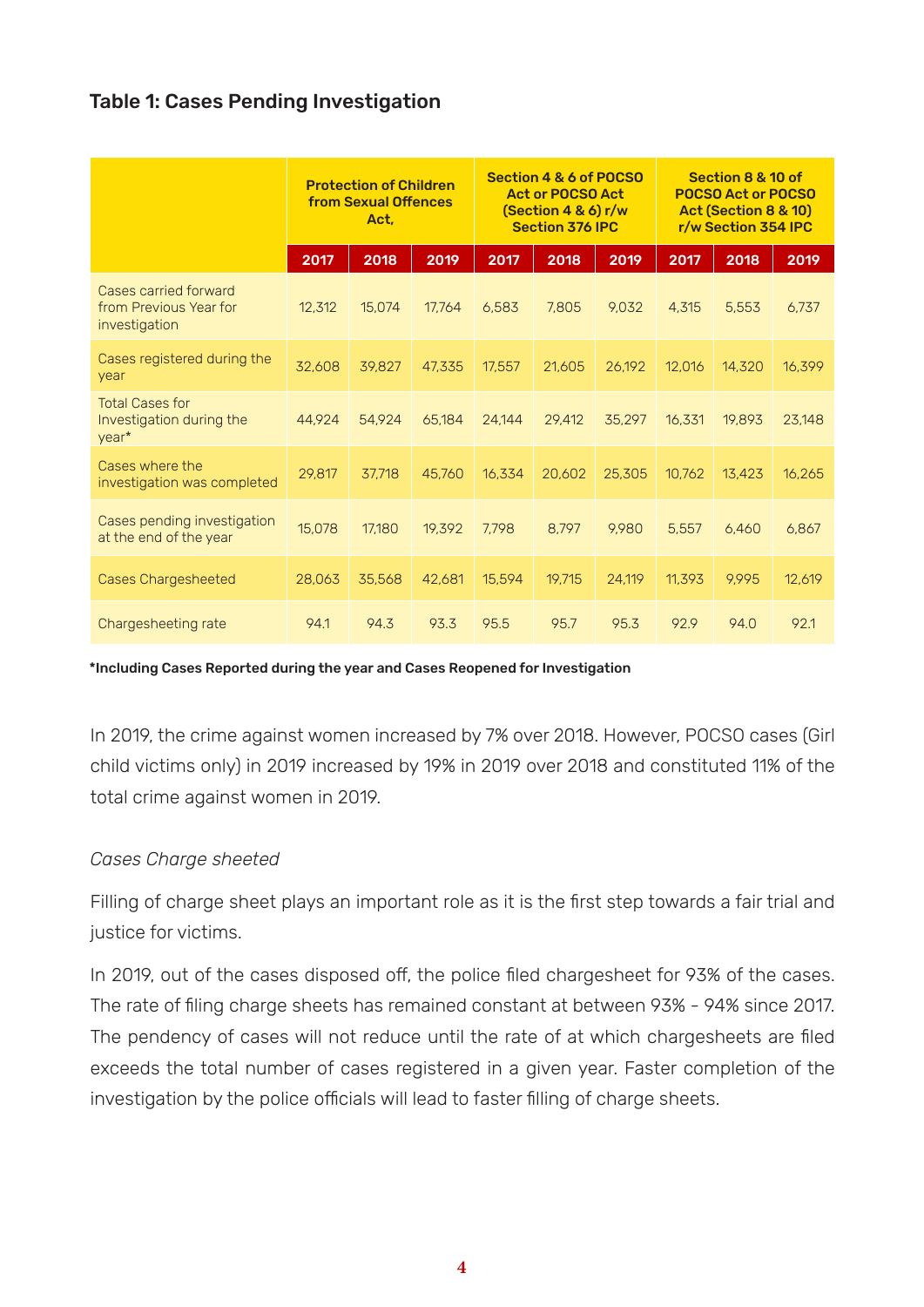#### **2.2 Court Disposal**

In 2018, amendments were made to "the Criminal Law (Amendment) Act," with the motive to prevent sexual offenses against children and women. The idea behind introducing harsh punishment was to create deterrence against such heinous crimes. However, this is only possible if the trial in the court is completed within the time frame and justice is delivered expeditiously to the victims.

The total cases for trial increased 28% in 2018, increasing from 93,423 cases in 2017 to 1,19,710 cases in 2018. This number further increased by 25% in 2019 to 1,49,872 in 2019.

#### *Cases Pending Trial*

Data presented by the NCRB in its Crime in India report 2017-2019 shows that even though in terms of absolute numbers, the number of cases with completed trial are increasing, the percentage of trials completed to the total cases for trials remains constant at 10%. As a result, 89% of the total cases for trials had their trials pending. Hence, to complete trials within the stipulated time, there is a dire need for the establishment of more fast-track courts in the country.

In 2019, trial was completed only in 10.8% of the 1.5 lakh cases which were pending for trial during the year. However, this percentage was slightly lower at 9.4% in the year 2018 and 2017. Lower number of cases having completed trials is indicative of the slow process of disposal of cases by the courts.

|                                                   | <b>Protection of Children from</b><br><b>Sexual Offences Act.</b> |          |          | (Section 4 &<br><b>Section 376 IPC</b> | Section 4 & 6 of POCSO<br><b>Act or POCSO Act</b> | $6)$ r/w | Section 8 & 10 of POCSO<br><b>Act or POCSO Act (Section</b><br>8 & 10) r/w Section 354<br><b>IPC</b> |        |        |
|---------------------------------------------------|-------------------------------------------------------------------|----------|----------|----------------------------------------|---------------------------------------------------|----------|------------------------------------------------------------------------------------------------------|--------|--------|
|                                                   | 2017                                                              | 2018     | 2019     | 2017                                   | 2018                                              | 2019     | 2017                                                                                                 | 2018   | 2019   |
| <b>Cases Sent for Trial</b><br>during the year    | 28,063                                                            | 35,568   | 42,681   | 57,138                                 | 71,222                                            | 86,860   | 29,266                                                                                               | 38,810 | 50,725 |
| Total cases for trial*                            | 93,423                                                            | 1.19.710 | 1,49,872 | 57.138                                 | 71.222                                            | 86,860   | 29,266                                                                                               | 38,810 | 50,725 |
| Cases in which<br><b>Trials were</b><br>Completed | 9,097                                                             | 11,345   | 16,238   | 5,575                                  | 6,937                                             | 9.926    | 2,989                                                                                                | 3,701  | 5,366  |
| <b>Cases Pending Trial</b><br>at End of the Year  | 84,143                                                            | 1,08,129 | 1,33,068 | 51,499                                 | 64,191                                            | 76,771   | 26,175                                                                                               | 34,990 | 45,020 |

#### **Table 2: Status of Trial of POCSO cases 2017-2019**

\*Including cases pending trial from previous year and cases sent for trial during the year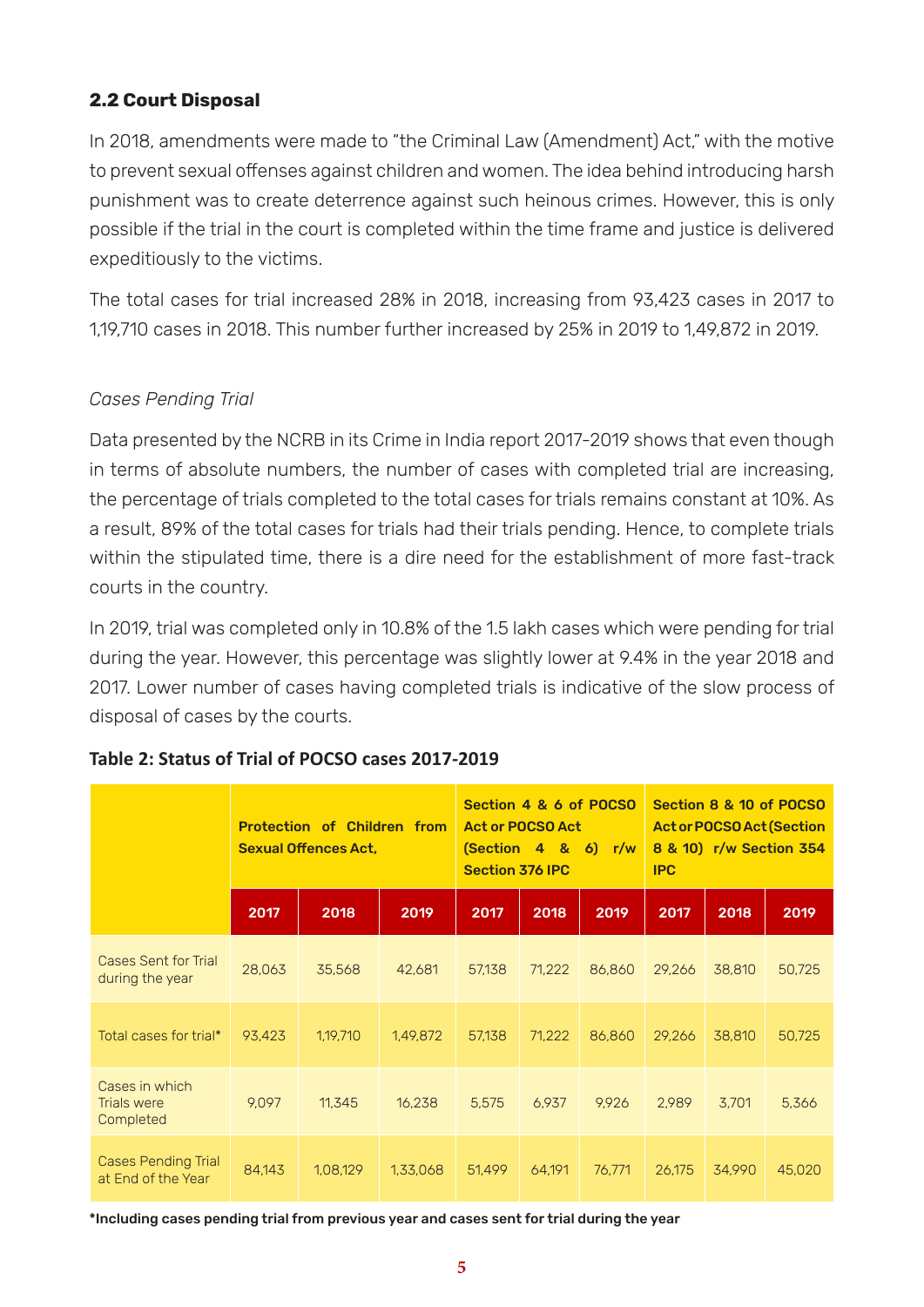In order to assess the number of pending cases at State level the information published by the Ministry of Law and Justice has been referred. It is evident from the data that as on June, 2019 over 1.60 lakh cases of sexual abuse of children were pending trial in the courts.



### Figure 2: Total Number of POCSO Cases Pending Trial in States and UT's as on 30.06.2019

*Source: scheme on fast track special courts (FTSC's) for expeditious disposal of cases of rape and protection of children against sexual offences (POCSO) act 2019, Ministry of Law and Justice*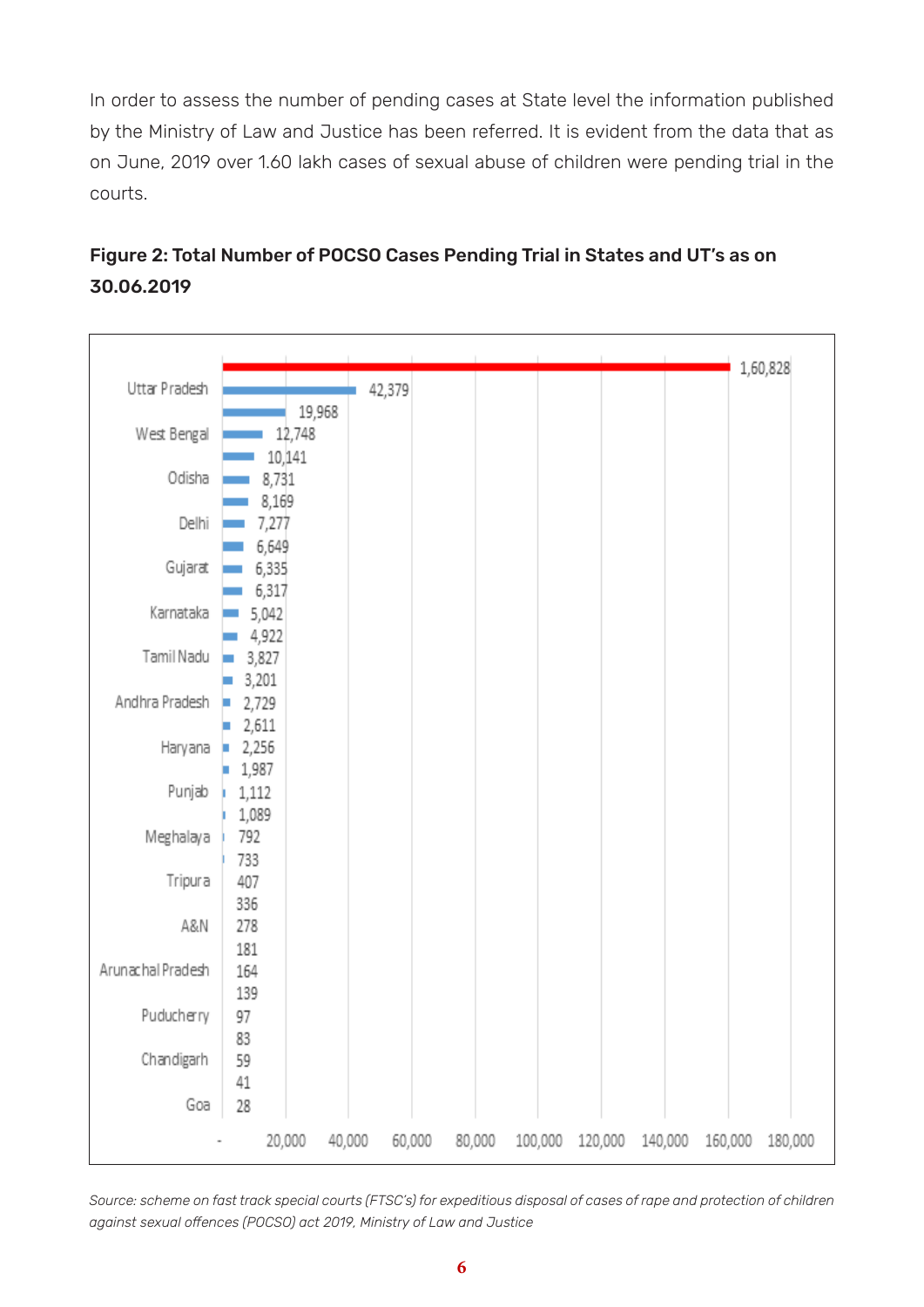## **3. Quality of Disposal of Cases**

The POCSO amendment act was notified on  $6<sup>th</sup>$  August 2019. The amendment addresses penetrative sexual assault, aggravated sexual assault, aggravated penetrative sexual assault, and the use of children for pornographic purposes. Key to note among these is the increase in minimum punishment for an aggravated penetrative assault from 10 years to 20 years, with the death penalty as maximum punishment<sup>1</sup>. However, sentencing an accused to the death penalty would require judges to be very sure of executing it as this would further delay the trial, making the child wait longer for justice.

#### **3.1 Completion of trials leading to convictions**

Data shows that the conviction rate over the years has remained almost constant around 34%. However, the rate of conviction for sections 8 &10 decreased by four percentage points in 2019 as compared to 2018. The conviction rate for child rape which remained constant at 32% in 2017 and 2018, increased marginally by three percentage points in 2019 over 2018.

|                            | <b>Protection of Children from</b><br><b>Sexual Offences Act.</b> |      |      |      | Section 4 & 6 of<br><b>POCSO Act or POCSO</b><br>Act (Section 4 & 6)<br>r/w Section 376 IPC |      | Section 8 & 10 of POCSO<br><b>Act or POCSO Act (Section</b><br>8 & 10) r/w Section 354<br><b>IPC</b> |      |      |
|----------------------------|-------------------------------------------------------------------|------|------|------|---------------------------------------------------------------------------------------------|------|------------------------------------------------------------------------------------------------------|------|------|
|                            | 2017                                                              | 2018 | 2019 | 2017 | 2018                                                                                        | 2019 | 2017                                                                                                 | 2018 | 2019 |
| <b>Conviction Rate</b>     | 33.2                                                              | 34.2 | 34.9 | 32.2 | 31.6                                                                                        | 34.7 | 36.1                                                                                                 | 39.2 | 35.1 |
| <b>Pendency Percentage</b> | 90.1                                                              | 90.3 | 88.8 | 90.1 | 90.1                                                                                        | 88.4 | 89.4                                                                                                 | 90.2 | 88.8 |

#### **Table 3: Conviction in POCSO Cases, 2017-2019**

<sup>1</sup> https://wcd.nic.in/sites/default/files/Protection%20of%20Children%20From%20Sexual%20Offences%20 %28Amendment%29%20Act%2C%202019.pdf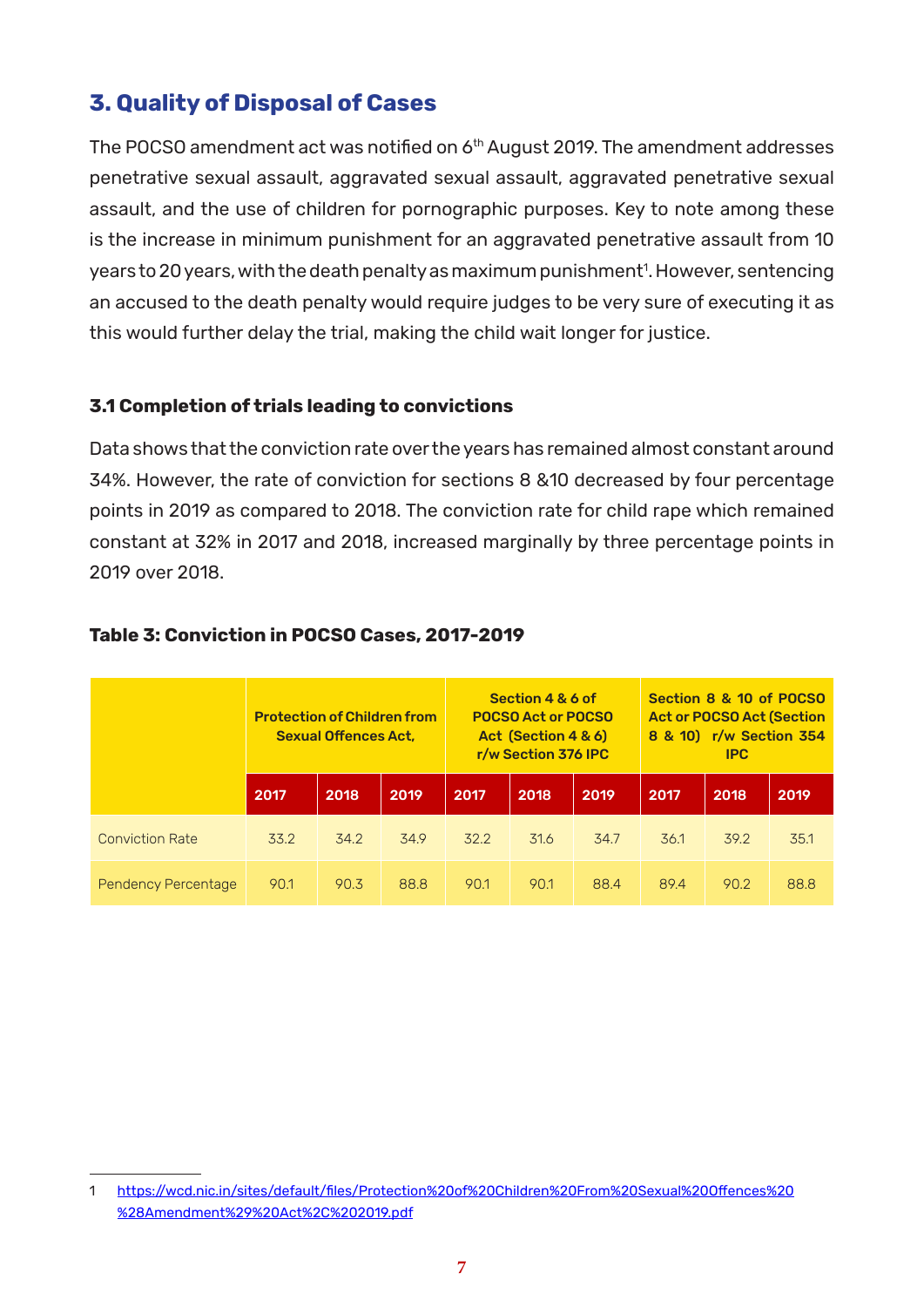The data relating to State wise rate of conviction under POCSO cases for 2018 is sourced from Lok Sabha Un-Starred Question No.2627. Figure 3 shows that states such as Bihar, Mizoram, Meghalaya, Nagaland, and Manipur have a very high conviction rate (70%-100%). Whereas, states and UT such as Delhi, Uttar Pradesh, Haryana, Maharashtra, and Madhya Pradesh that report a high number of cases have a conviction rate between 30% to 64%.





Source: Lok Sabha Un-Starred Question No.2627, 2018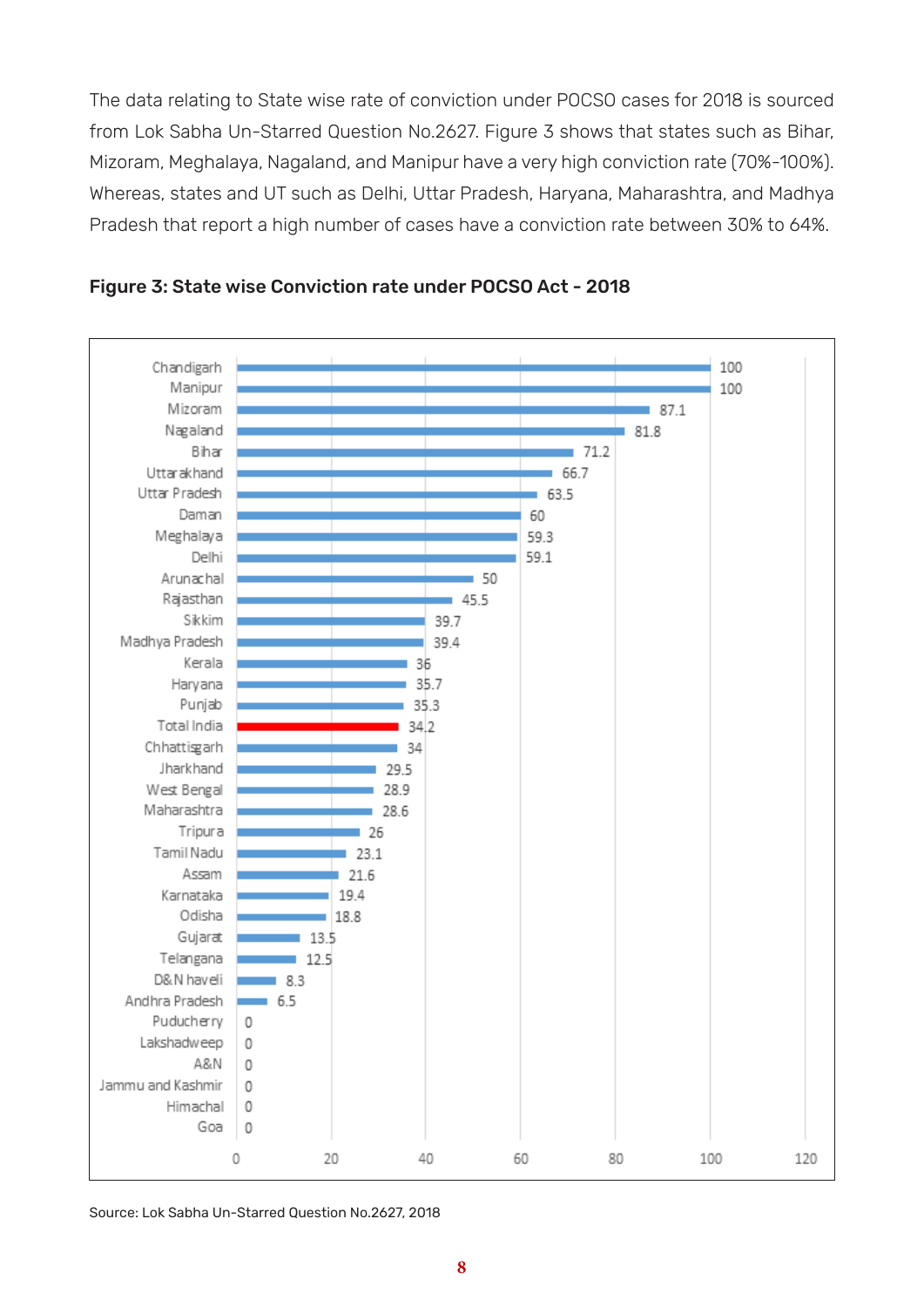# **Conclusion**

Child sexual abuse is one of the most pressing concerns of the day. The rising number of cases of children who are reported to have suffered some form of sexual abuse is indicative of the failure of the state and society to provide children with an environment conducive to growth, in accordance with the United Nations Convention on the Rights of the Child. However, it is also an opportunity to take cognizance of the problem and strive towards getting justice for victims, and aim to prevent future instances of child sexual abuse. The rising public consciousness and media attention, along with the proactive measures taken by the judiciary in the last few years is proof that the right of children to live with dignity is finally getting the attention it requires.

States such Madhya Pradesh, Maharashtra, Uttar Pradesh, Haryana and Delhi constitute 51% of the POCSO cases in the country. Yet, we see that the rate of conviction in these states is between 30%-64%. According to an RTI response dated 19/2/21, out of the 1023 Fast track courts to be set up, 612 FTC's are already functional. Thus, there is an urgent need for these courts to speed up their justice delivery mechanism in order to ensure timely justice to the victims of child sexual abuse as 89% of the cases still await trial.

#### **Recommendations:**

1. Since women and children constitute one of the most vulnerable sections of society, they deserve special attention and the crimes against them need to be treated on priority and with the utmost sensitivity. Instead of 'coercive policing', 'compassionate policing' is needed to deal with such cases. Therefore, there is a need for a dedicated unit headed by the Additional Superintendent of Police and/or Deputy Commissioner of Police including experts from forensics for investigating sexual offences against women and children. The unit is required to have adequate manpower, infrastructure, and equipment so these cases are investigated thoroughly and on priority.

Most of the districts do not have dedicated special units to investigate the sexual offence committed against women and children. Hence, there is a need for a special unit for dealing with victims compassionately. Trained manpower with the psychological bend of mind is needed to deal with the trauma that women and child victims face.

2. As discussed above, the total number of cases sent to court for trial in 2019 were 42,681 of which trial was completed in 16,238 , making only 38% of the total cases. In order to reduce the pendency at least 42,681 cases should have been disposed off in 2019 instead of 16,238. As only 10% of the cases out of the total cases sent for the trial are disposed off every year, the need for more special courts for POCSO is essential. More courts need to be established and made functional to complete trials within the given time without further delaying the justice delivery mechanism.